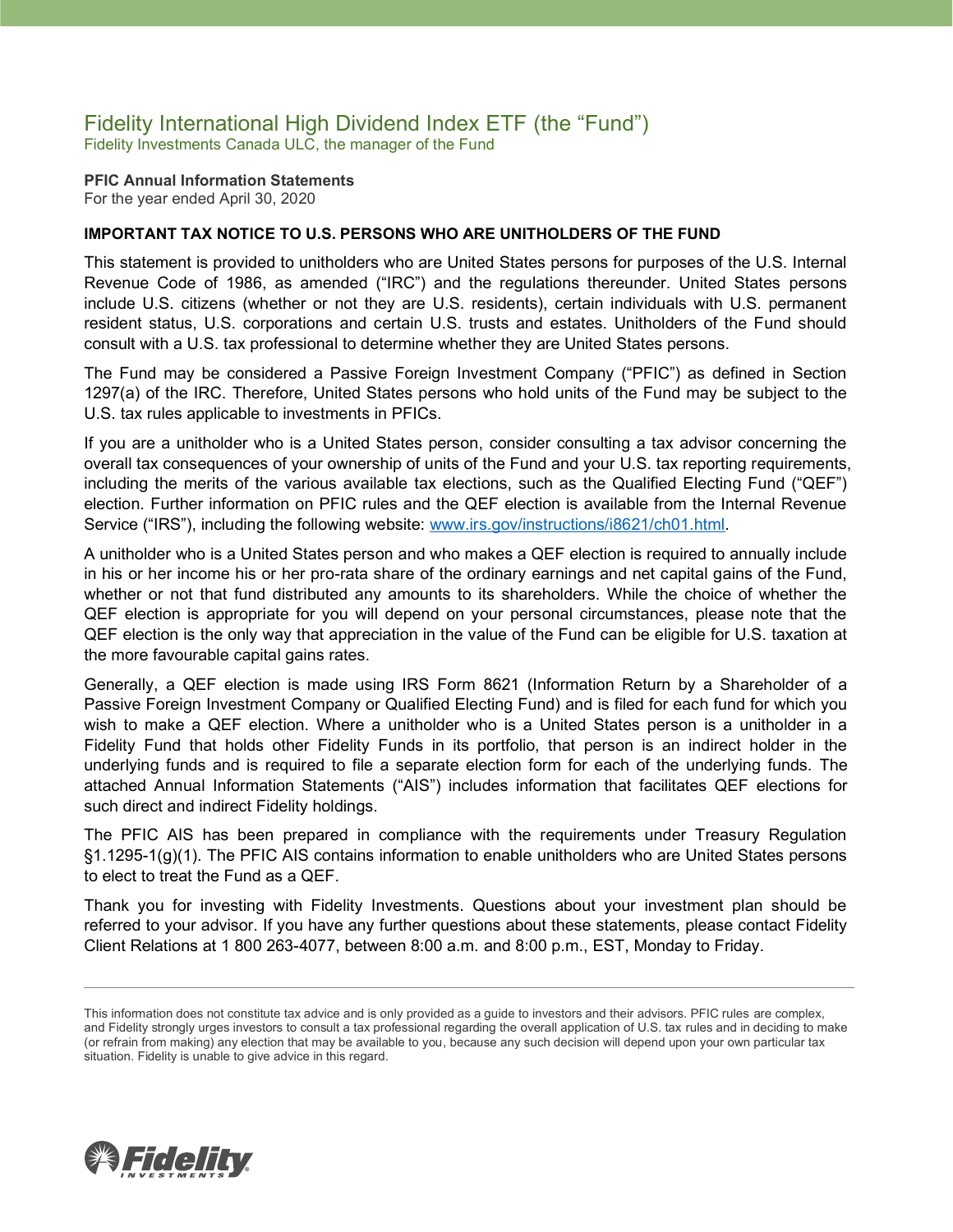# Fidelity International High Dividend Index ETF

#### **PFIC Annual Information Statements (US\$)**

For the Fund's PFIC taxation year ended April 30, 2020

- 1. This Information Statement applies to the PFIC taxation year of Fidelity International High Dividend Index ETF (the "Fund") commencing on May 1, 2019 and ending on April 30, 2020.
- 2. The per-unit, per-day amounts of ordinary earnings and net capital gains of the Fund and its lower-tier Fund(s) as applicable, for the period specified in paragraph (1) are provided in the table:

| <b>FIDELITY FUND HELD DIRECTLY</b>                               |                                       | <b>ORDINARY</b><br><b>EARNINGS \$</b> | <b>NET CAPITAL</b><br><b>GAIN \$</b>             |                                              |
|------------------------------------------------------------------|---------------------------------------|---------------------------------------|--------------------------------------------------|----------------------------------------------|
| Fidelity International High Dividend Index ETF                   |                                       | 0.00000000                            | 0.00000000                                       |                                              |
| <b>FIDELITY LOWER-TIER FUNDS HELD</b><br><b>INDIRECTLY</b>       | <b>ORDINARY</b><br><b>EARNINGS \$</b> | <b>NET CAPITAL</b><br><b>GAIN \$</b>  | <b>FUND'S U.S. TAX</b><br><b>YEAR COMMENCING</b> | <b>FUND'S U.S. TAX</b><br><b>YEAR ENDING</b> |
| <b>Fidelity Canadian Money Market</b><br><b>Investment Trust</b> | 0.00000064                            | 0.00000000                            | May 1, 2019                                      | April 30, 2020                               |

To determine your pro-rata share of the amounts of ordinary earnings and net capital gains of the Fund and each of its lower-tier Fund(s) held directly and indirectly, as applicable, multiply the per-unit per-day amounts indicated above by the number of units of the Fund held and the number of days you held the units during the Fund's PFIC taxation year.

Here is an example to illustrate the calculation using the per-unit, per-day factors.

You own 100 units of Fund A from the period May 1, 2019 through October 31, 2019. You purchased an additional 100 units of Fund A on November 1, 2019. You did not sell any units of the Fund at any time during the year. Fund A has a PFIC taxation year end of April 30, 2020.

The Fund's ordinary earnings were \$0.001 per unit, per day.

Result: Your ordinary earnings for 2020 of the directly held Fund are (\$0.001 \* 183 days \* 100) + (\$0.001 \*181 days $*$  200) = \$54.50

Use the same calculation method in the example above to determine your pro-rata share of the amounts of ordinary earnings and capital gains for any applicable lower-tier Fund(s).